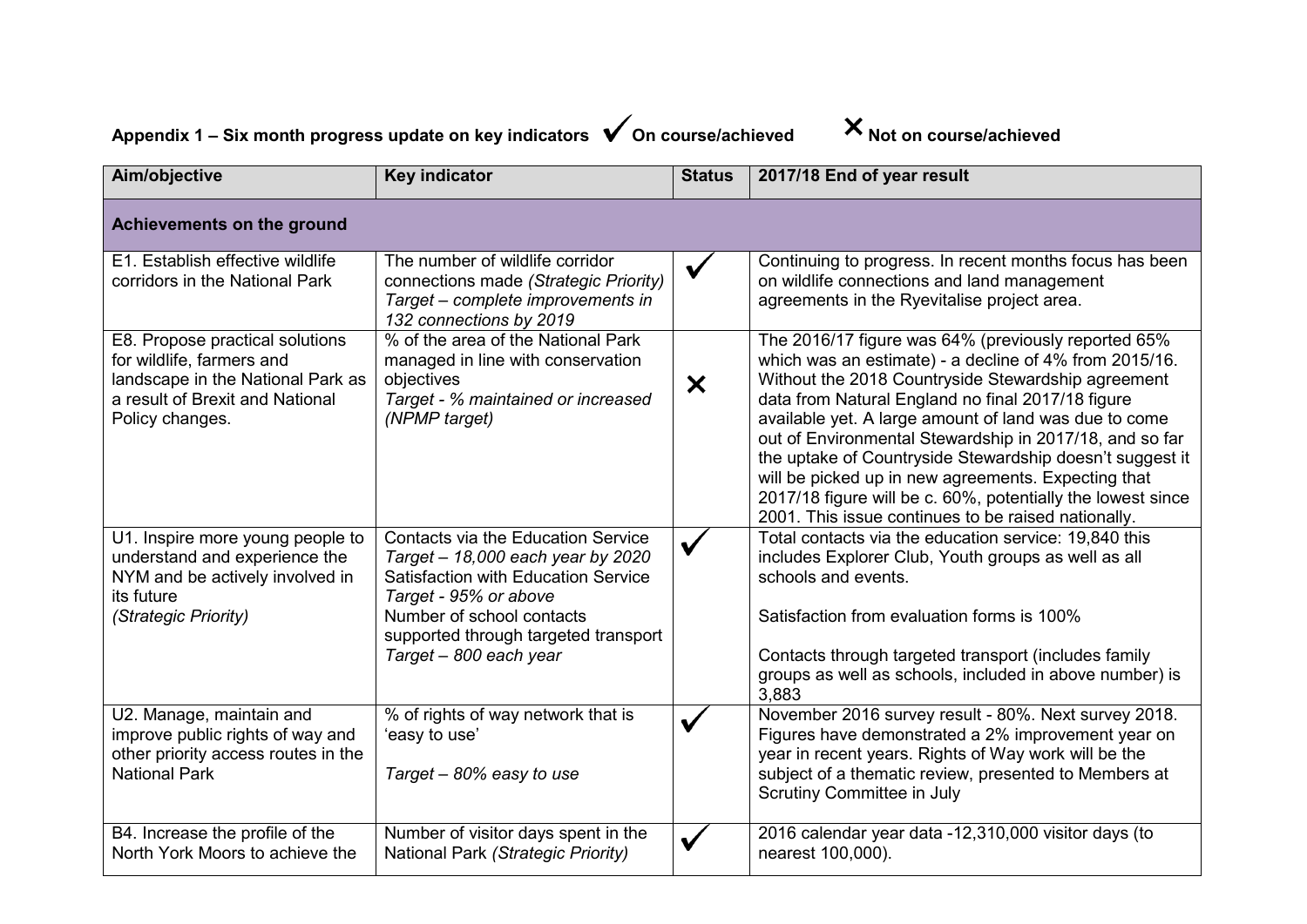| Aim/objective                                                                                                                                                                                                   | <b>Key indicator</b>                                                                                                                              | <b>Status</b> | 2017/18 End of year result                                                                                                                                                                                                                                                                                                                                                                                                |  |  |
|-----------------------------------------------------------------------------------------------------------------------------------------------------------------------------------------------------------------|---------------------------------------------------------------------------------------------------------------------------------------------------|---------------|---------------------------------------------------------------------------------------------------------------------------------------------------------------------------------------------------------------------------------------------------------------------------------------------------------------------------------------------------------------------------------------------------------------------------|--|--|
| second purpose and support the<br>local economy.                                                                                                                                                                | Target - Number of visitor days is<br>increasing (NPMP target)                                                                                    |               | Data is drawn directly from most recent (within 3 years)<br>STEAM reports. It is anticipated that the trend of year on<br>year growth will continue - National Park centre visitors<br>and Car Park revenue figures both increased in 2017.                                                                                                                                                                               |  |  |
| Financial principle. Total<br>Expenditure on grants is<br>increased to 10% taken as a<br>running average of the last four<br>years' gross spend.                                                                | ££'s spent on third party grants for<br><b>National Park purposes</b><br>Target - 10% as a running average<br>of the last four years gross spend. | $\checkmark$  | Expenditure on grants (including TELI and other Ext<br>Funded projects) was £353,346 (not including S106<br>spend)                                                                                                                                                                                                                                                                                                        |  |  |
|                                                                                                                                                                                                                 | Measure related to health and<br>wellbeing (tbc)                                                                                                  |               | York University are currently undertaking an assessment<br>of health and wealth being impact using a 'social return<br>on investment' model. They are focusing on visitors and<br>volunteers and the results should be available Summer<br>2018. A measure for ongoing monitoring will be agreed<br>once this has been completed                                                                                          |  |  |
| <b>Financial and organisational health</b>                                                                                                                                                                      |                                                                                                                                                   |               |                                                                                                                                                                                                                                                                                                                                                                                                                           |  |  |
| CR1. Provide inspiring strategic<br>people Management support to<br>the Authority and ensure that<br>people are supported to enable<br>them to deliver services in a way<br>that makes the most of their skills | <b>Staff sickness levels</b><br>Target - maximum of four days per<br>full time equivalent (fte) per year<br>sickness absence                      | $\bm{\times}$ | As at the end of March, staff sickness absence was 4.3<br>days per full time equivalent (fte).<br>There have been 4 significant longer term absence (20+<br>working days). Removing these from the figures gives an<br>underlying absence rate for the year of 2.6 days per fte.<br>This is higher than has previously been the case and the<br>main cause is the number of absences in Jan/Feb 2018<br>due to influenza. |  |  |
| CR8. Ensure that the costs of<br>Corporate Services remain at 5%<br>or less of the Authority's gross<br>costs                                                                                                   | Corporate and Democratic core<br>(CDC) costs as a % of core<br>expenditure<br>Target - 5% or less                                                 | $\checkmark$  | End of year result $-5\%$ . This has been calculated using<br>gross CDC costs over total expenditure including S106.                                                                                                                                                                                                                                                                                                      |  |  |
| C5. Deliver the volunteer<br>strategy, developing a 'one team'<br>approach and embedding<br>volunteering in all areas of the<br>Authority's work                                                                | Number of volunteer days worked<br>Target - 23,000 volunteer days per<br>year by 2021                                                             |               | Current estimate 14,507. This includes NYMNPA 'My<br>Volunteering' figures, Associate groups, corporate<br>groups and supported Mountain rescue. A paper setting<br>out details of methodology for calculating volunteering<br>days figures will be presented to Members in June.                                                                                                                                         |  |  |